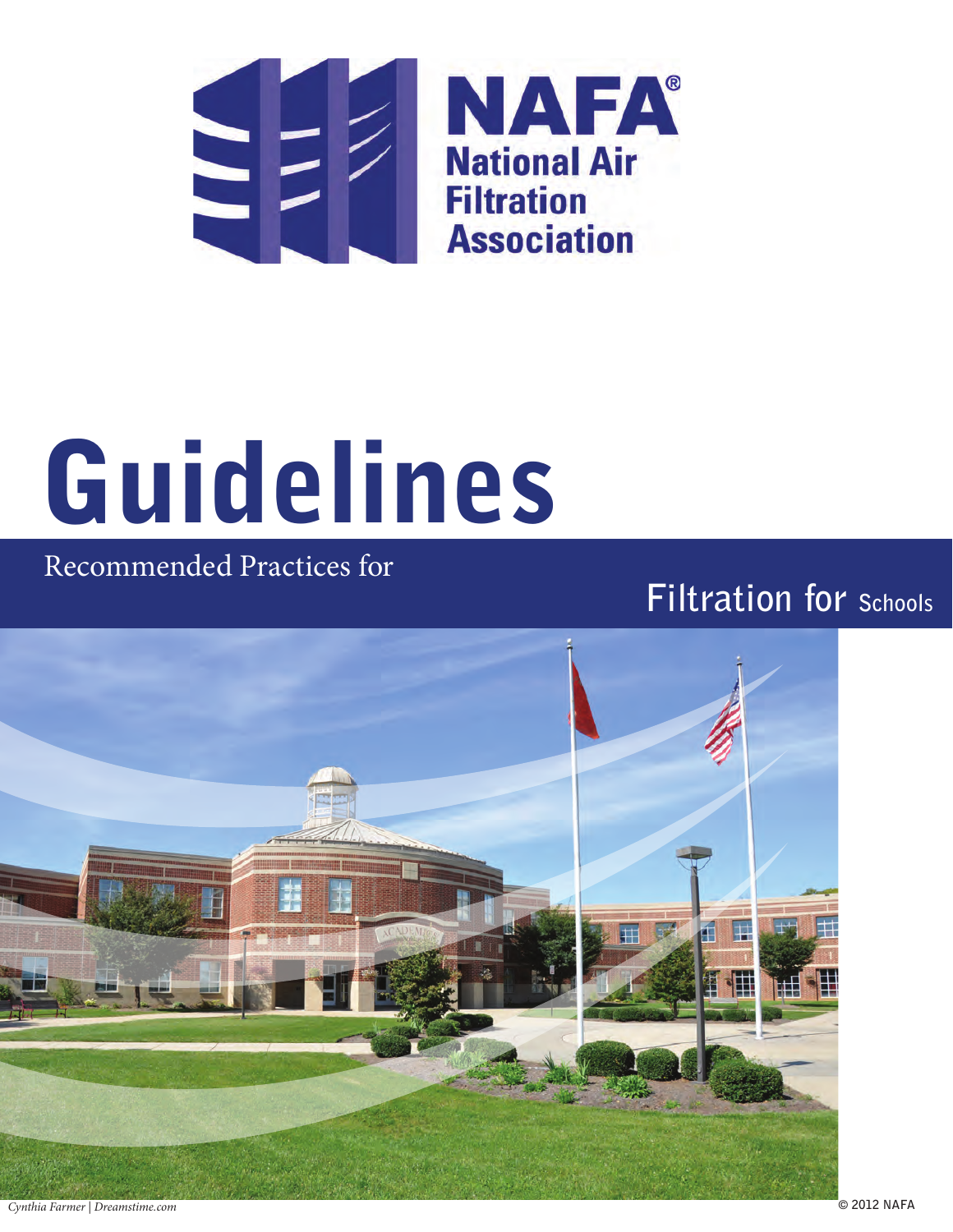# About this publication and a series of  $NAFA^{\circledcirc}$

#### **Why NAFA Guidelines?**

The National Air Filtration Association (NAFA) provides "Best Practice Guidelines" to help supplement existing information on the control and cleaning of air through proper filtration. Many organizations recommend "minimum" air cleaning levels. NAFA publishes best practice based on the experience and expertise of our membership along with information and research of the governmental, medical and scientific communities showing the short and long term impact particulate and molecular contaminants have on human health and productivity.

This Guideline provides advice on achieving the cleanest air possible based on the design limits of existing HVAC equipment and with consideration of the impact on energy and the environment. For a more complete explanation of principles and techniques found in this Guideline, go to the website www.nafahq.org and purchase the *NAFA Guide to Air Filtration*, 5th Edition.

#### **Copyright © National Air Filtration Association 2012.**

All rights reserved.

#### **Copyright and Limitations on Use**

The information available through NAFA® Guidelines is the property of The National Air Filtration Association® (NAFA) and is protected by copyright and other intellectual property laws. Information received through the NAFA Guidelines may be displayed, reformatted and printed for your personal, noncommercial use only. You agree not to reproduce, re-transmit, distribute, disseminate, sell, publish, broadcast or circulate the information to anyone, including but not limited to others in the same company or organization as you, without the expressed prior written consent of NAFA with the following exception:

You may, on occasion, include isolated portions of information from NAFA Guidelines in official memoranda, unit newsletters, reports, and presentations, but only if such memoranda, reports, and client presentations are distributed or otherwise made available in non-electronic form, for a non-commercial purpose to a limited number of individuals. You must include in all such memoranda, reports, and presentations the phrase, "Used with permission of The National Air Filtration Association®." You may not post any content from the NAFA Guidelines to any newsgroup, mail list, electronic bulletin board or other forum without the prior written consent of NAFA.

#### **Disclaimer**

The information contained in this Guideline is intended for reference purposes only. NAFA has used its best efforts to assure the accuracy of information and industry practice. NAFA encourages the user to work with a NAFA Certified Air Filter Specialist (CAFS), to assure that these Guidelines address specific user equipment and facility needs.

Issues regarding health information may be superseded by new developments in the field of industrial hygiene. Users are therefore advised to regard these recommendations as general guidelines and to determine whether new information is available.

NAFA does not guarantee, certify or assure the performance of any products (other than those bearing the NAFA Certified Product label), components, or systems operated in accordance with NAFA Guidelines.

#### **National Air Filtration Association**

(NAFA) 22 N. Carroll St, Ste 300 Madison, WI 53703 (608) 310-7542 nafahq.org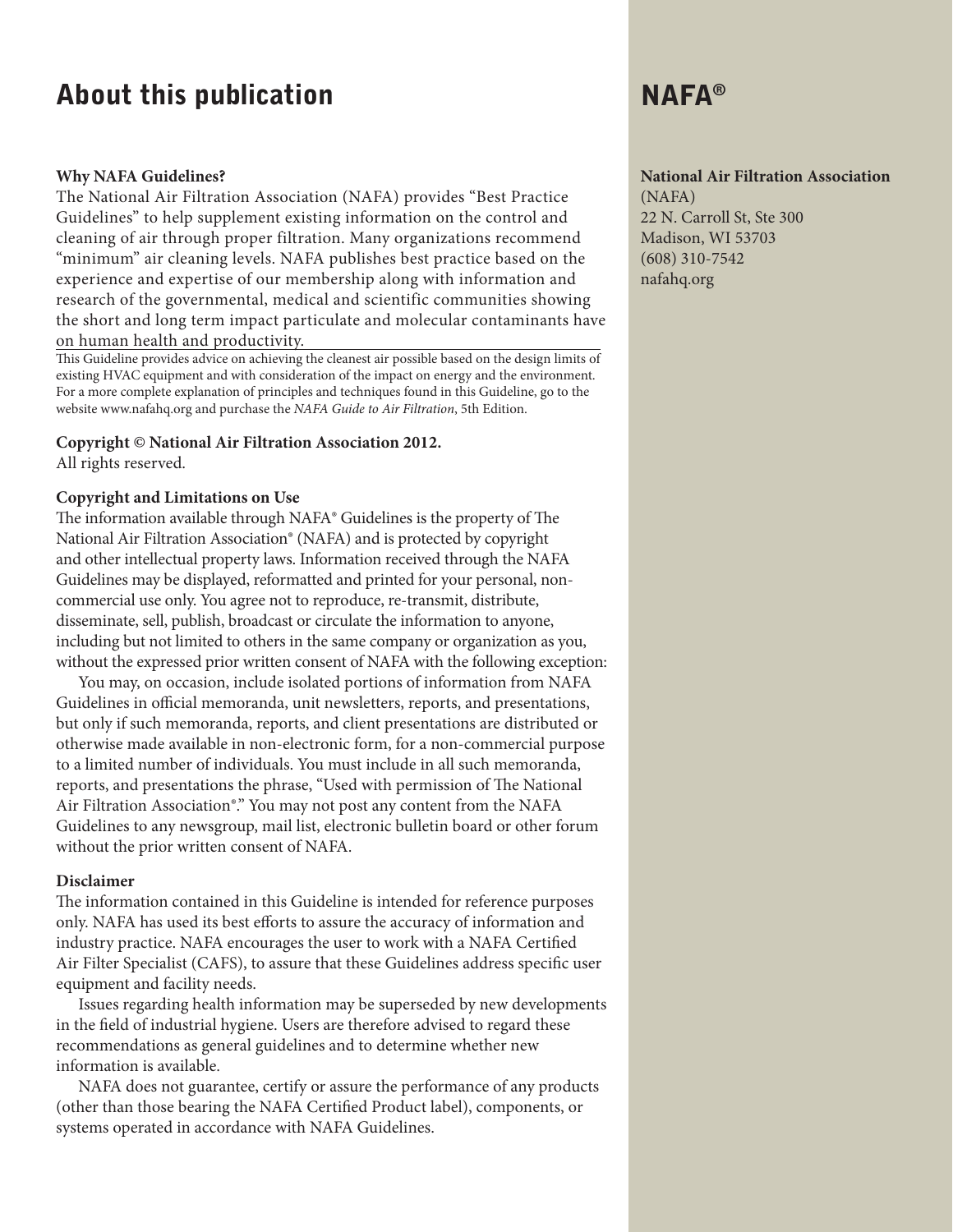# Committee Chair Table of Contents

**Trey Fly, CAFS, NCT II** Joe W. Fly Co., Inc.

#### Committee Members

**Steven Brown, CAFS, NCT II** TEX-AIR Filters/ Air Relief Technologies

**Shelby Calvert, CAFS** Filtration Group, Inc.

**Carol Christensen, CAFS** The Filter Man, Ltd.

**Larry Clark, CAFS** Clark Air Systems, Inc.

**Bill Cawley, CAFS** Flanders Corporation

**Kevin Delahunt, CAFS** B.G.E. Service & Supply Ltd.

**Harry C. Elinsky, Jr., CAFS** Filtech, Inc.

**Rupert Langston, CAFS** Air Flow Technology, Inc.

**Paula Levasseur, CAFS** Cameron Great Lakes, Inc.

**Stephen W. Nicholas, CAFS, NCT II** Air Industries, Inc.

**Domenick Orlando, CAFS** Dave Downing & Associates

**Phil Maybee, CAFS** The Filter Man, Ltd.

**Bill Palmer** AeroMed, Inc.

**Bill Patterson, CAFS** Dave Downing & Associates

**Thomas Riddell, CAFS** Air Filter Sales & Service

**Chris Zaker, CAFS, NCT** Glasfloss Industries, Inc.

**Bob Williams, CAFS** Superior Fibers LLC

|  | $\mathcal{P}$ |
|--|---------------|
|  |               |
|  |               |
|  |               |
|  |               |
|  |               |
|  |               |
|  |               |
|  |               |
|  |               |
|  |               |
|  |               |
|  |               |
|  |               |
|  | 5             |
|  | 6             |
|  |               |
|  |               |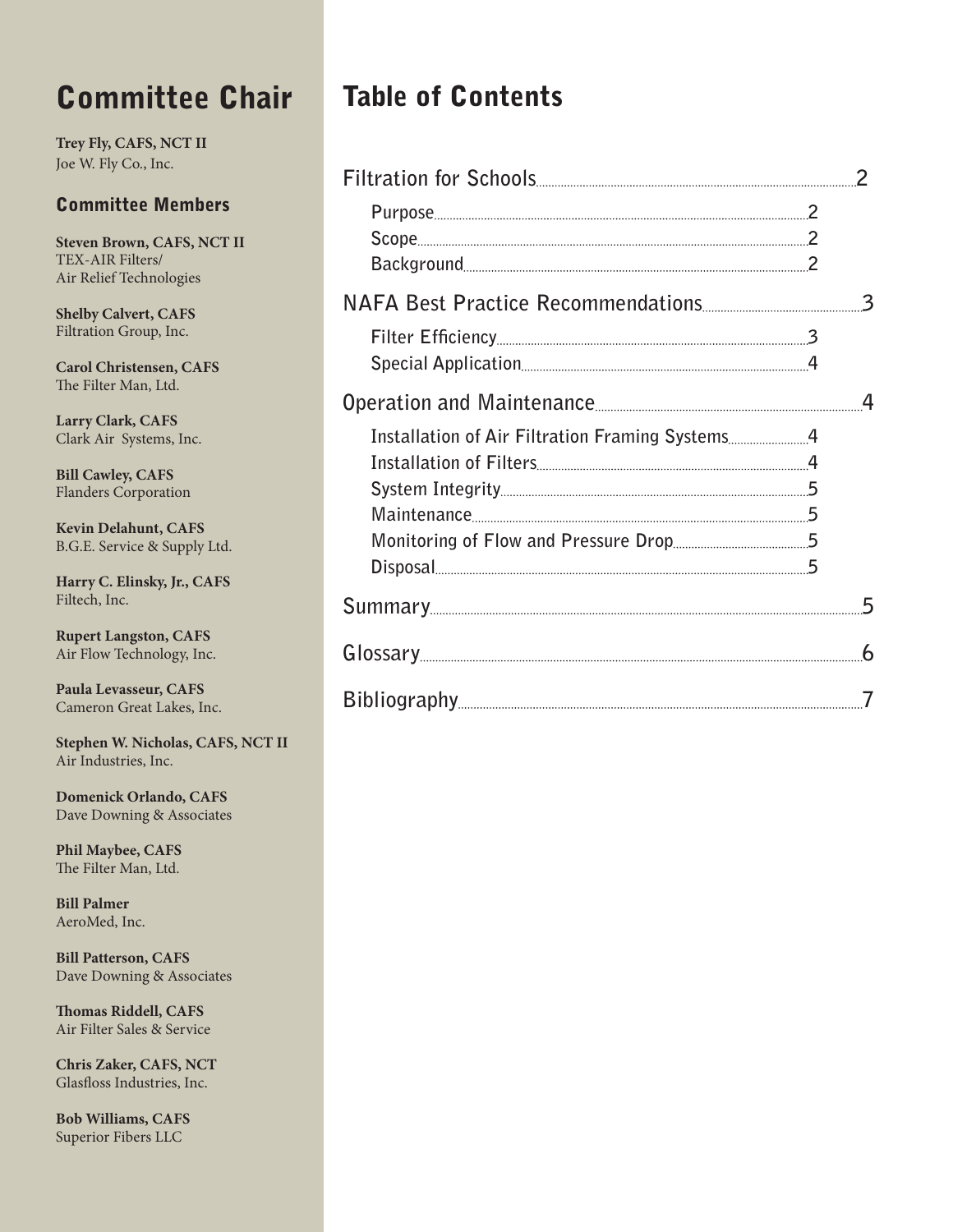# Filtration for Schools

# Purpose

This best practice air filtration guideline is established for the removal of particulate and molecular contaminants for the improvement of indoor air quality and protection of HVAC equipment in K-12 schools. It serves to provide the facility managers with the necessary tools to make measurable differences to the operation of the HVAC systems in their campus through air filtration.

# Scope

**Number of Particles Produced**

Number of Particles Produced

This Guideline identifies air quality issues associated with typical schools K-12. It establishes design criteria and performance specifications for new construction, as well as existing HVAC systems. This shall include methodology for contaminant removal by filtration and associated system maintenance.

# **Background**

School districts around the world are some of the most frequently used high traffic buildings in our society. They also hold some of our most important resources - those being students and faculty. School districts are always under financial constraints to achieve high quality education at low cost. This may result in neglect to their facilities and HVAC maintenance due to staffing, lack of knowledge and operational costs. With new research showing the benefits of cleaner environments on learning and health, our students and faculty should have cleaner air to breathe.

Sneezing, coughing and talking add condensate nuclei particles to air and increases the possibility of transmission of disease. Most public schools are funded based on student attendance and as such, excessive absenteeism potentially caused by IAQ issues may ultimately result in school districts losing funding.

While cutting small costs for proper air filtration may show an immediate savings impact on the budget, keeping up with proper preventative maintenance and scheduled air filter changes will have a more sustainable impact in the long run. Without proper maintenance and filtration, key components of HVAC systems will deteriorate, resulting in costly repairs or increase operating costs.

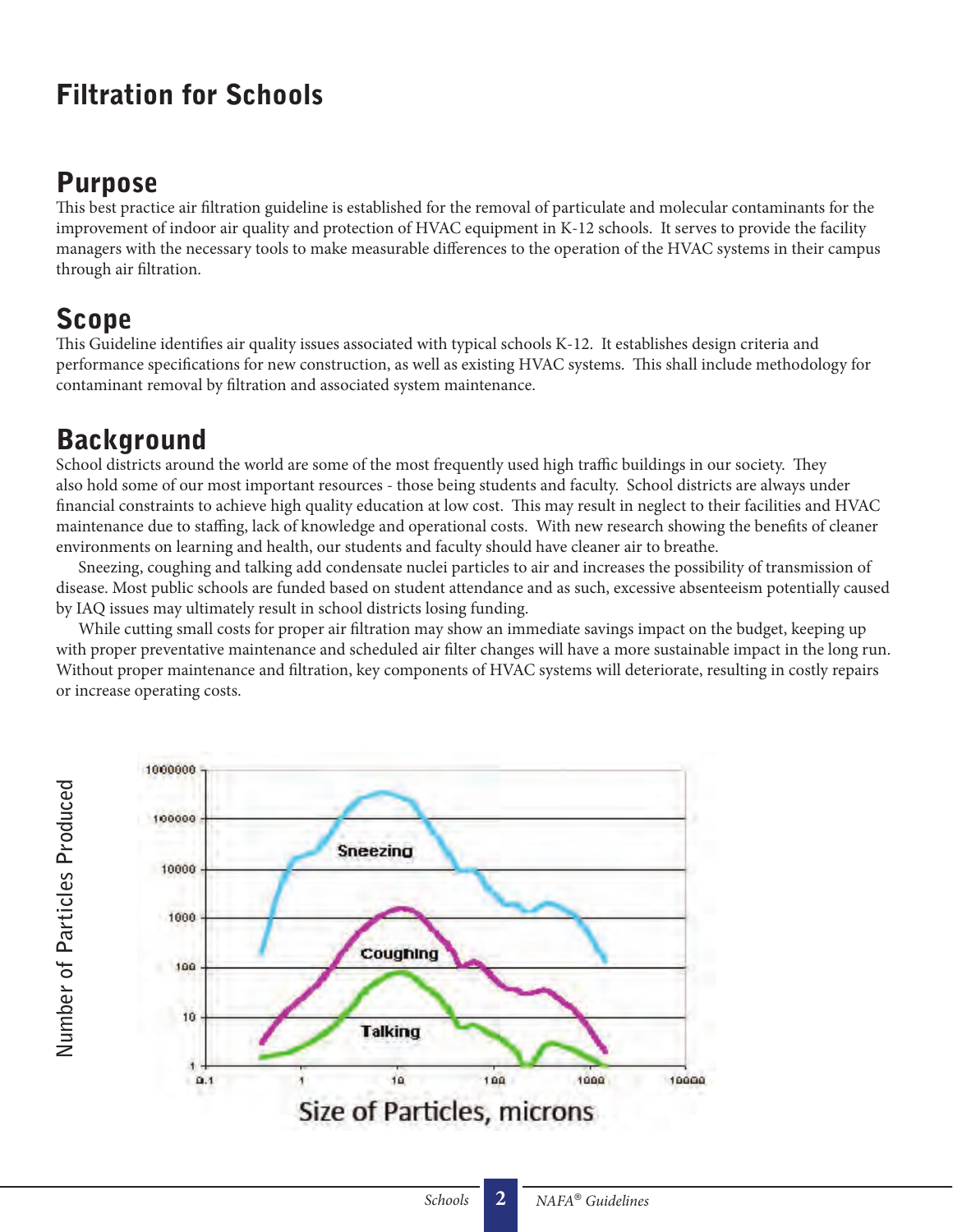#### **School HVAC systems**

Most school districts have commercial grade HVAC systems with single stage filtration. Since many of these systems are dated and have been using filters with a very low efficiency minimum efficiency reporting value (MERV) based on ANSI/ ASHRAE Standard 52.2) number, it is essential to clean evaporator coils, fans, and all other major components of HVAC systems when implementing a new filtration system. Cleaning the system and installing higher efficiency/low pressure drop filters may achieve lower pressure in the system, higher airflow and higher levels of particle removal resulting in cleaner air.

# NAFA Best Practice Recommendations

Based on the EPA's "Tools for Schools" program, "…all schools should have a minimum filtration efficiency of MERV 8 in all HVAC applications."

### **Filter Efficiency**

#### **"Air filters should have Minimum Efficiency Reporting\* Value (MERV) of between 8 and 13."**

The higher the air filter efficiency, the better the protection for the equipment and the occupants. It has been estimated that a 30% increase in static pressure across a coil results in a \$200 (electric cost) per 10,000 cfm of air movement (at 7 cents per KWH). This does not include the added cost of cleaning dirty heating or cooling coils, drain pans, or air ducts. Designers should consider specifying a low efficiency  $(\sim 10\%)$  pre-filter upstream of the main filters. The pre-filters are generally easy and inexpensive to change, and will capture a significant amount of the particulate mass in the air thereby extending the useful life of the more expensive main filters<sup>1</sup>.

NAFA recommends MERV 13 efficiency filtration for all HVAC applications in schools. Key to this efficiency is the protection for the HVAC components from particles that promote biofilm, particulate fouling, and microbial contamination in the equipment and more importantly reducing the respirable (0.3 to 3 microns) concentration of pollutants for students and faculty (ASHRAE Guideline 10).

It is recognized that some induction units and other room specific heating or cooling equipment may not be capable of MERV 13 filtration due to configuration or fan capacity. In these applications careful seal and selection of media filtration methods should be assessed for the protection of the HVAC component. The EPA's "Tools for Schools" program also recommends designing more filter surface area into ventilation systems.

" This has two advantages: the number of filter changes each year is reduced, thereby reducing the cost of labor to properly maintain the filters; and static pressure loss is lower, which saves money by reducing the amount of power needed to operate fans and blowers. Since different filter media are approximately proportional in their efficiency/pressure drop ratio, the most effective method for reducing pressure drop is to design more filter surface area into the filter system. This can be done by the specification of a filter with larger amounts of surface area, such as a pleated filter or bag filter. The next method is to increase the number and/or size of the filters in the airstream, for example, by mounting the filter slots in a "V" pattern, rather than a filter rack that is simply flat and perpendicular to the airstream."2

<sup>1</sup> U.S. Environmental Protection Agency, IAQ Design Tools for Schools, Heating, Ventilation and Air-Conditioning (HVAC) Systems. http://www.epa. gov/iaq/schooldesign/hvac.html.

<sup>2</sup> EPA Tools for Schools Program - IAQ Design for Schools - Heating, Ventilation and Air-Conditioning Systems. http://www.epa.gov/iaq/ schooldesign/hvac.html#Filter Efficiency.

<sup>\*</sup> Disclaimer: NAFA would like to correct a mistake made in the EPA's "Tools for Schools" document. MERV is not a Rating. It stands for Minimum Efficiency Reporting Value. It is the intention of NAFA to inform the EPA of this mistake so it can be corrected.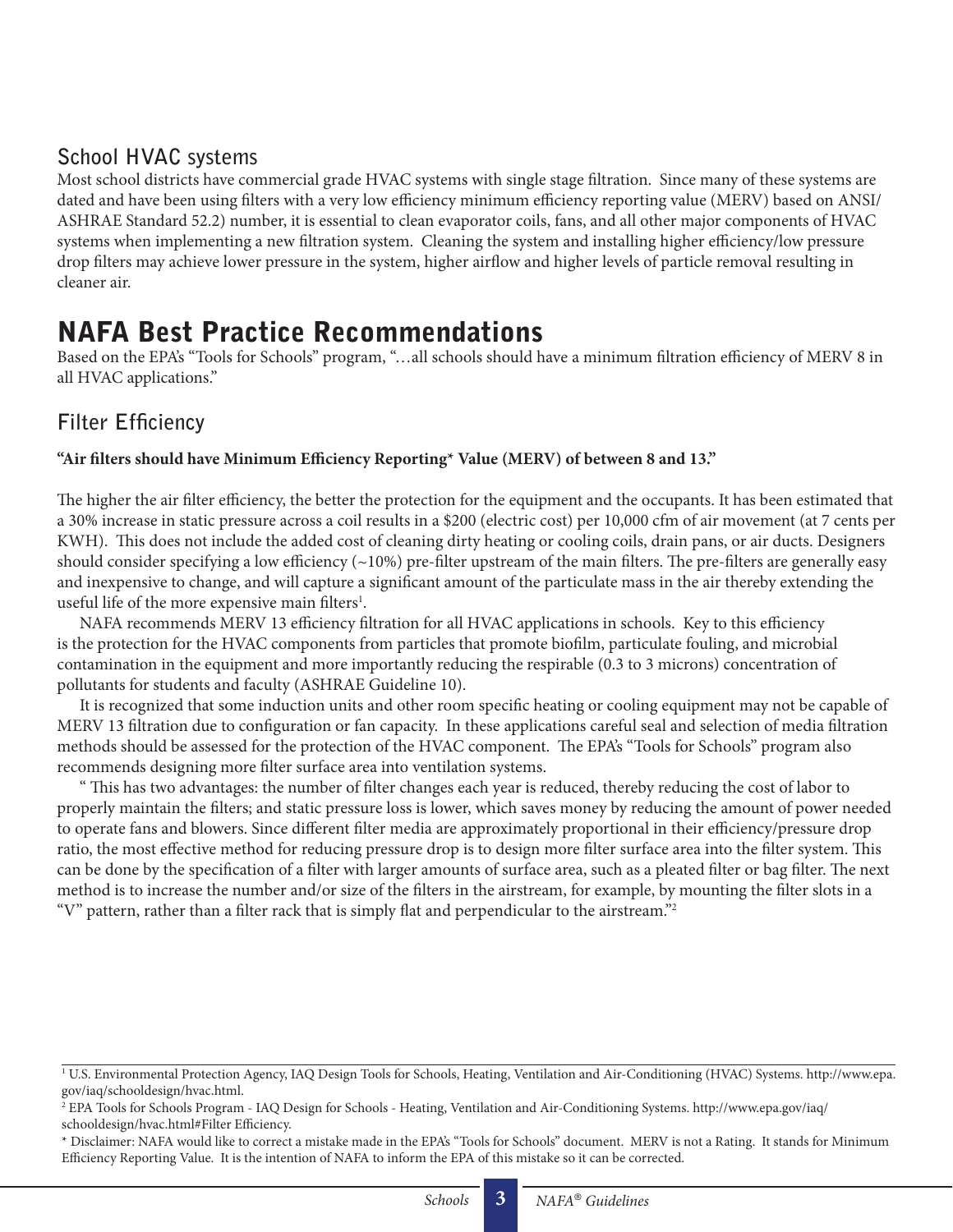A proper filter should be selected and a proper change out frequency should be established. This change out frequency can vary from unit to unit within a certain building and should be established based on the following criteria:

- 1. The specified or allowable pressure drop
- 2. Filter manufacturers' recommended final pressure drop
- 3. Values demonstrated by experience
- 4. Value determined by life cycle cost analysis.

For more information about selecting the proper change out frequency, please refer to Chapter 11 of the *NAFA Installation, Operations, and Maintenance* of Air Filtration Systems manual.

#### **Special Applications**

There are certain areas in schools that require more specific filtration beyond general HVAC.

Molecular Filtration: Use of molecular filtration is recommended in the following areas:

Metal working (welding fumes)

Locker Rooms

Chemistry and Biology Labs

Swimming Pool areas

Dust Separators: Use of specialized filtration equipment such as a dust collection systems are recommended in woodworking areas.

In these special applications a NAFA Certified Air Filter Specialist (CAFS) should be contacted to determine the proper filter and /or filtration media required to remove the contaminants associated with these areas.

# Operation and Maintenance

It is recommended that the manufacturer's guidelines be followed in all circumstances when retrofitting an existing system. What follows is a list of some of the more important factors to consider when operating and maintaining an HVAC air filter system. As a supplement to manufacturer's guidelines, (see NAFA *Installation, Operation and Maintenance of Air Filtration Systems* (IOM) manual.)

#### **Installation of Air Filtration Framing Systems**

These systems may consist of built-up filter banks, side access housings, or modular tracks. A qualified HVAC system design engineer should be consulted to specify the required quantity, arrangement, airflow, and pressure requirements of the air filter installation.

#### **Installation of Filters**

Refer to the manufacturer's instructions when installing filters into the HVAC system. An understanding of the entire HVAC system is helpful to ensure that the air filters are properly installed. Proper size and gasketing is imperative to the integrity of the filter system. It is also beneficial to a maintenance program to add a filter log near the filter bank of each HVAC unit or in a computerized data base. This will help to insure that filters are changed on time and that each filter bank is using the proper change out frequency.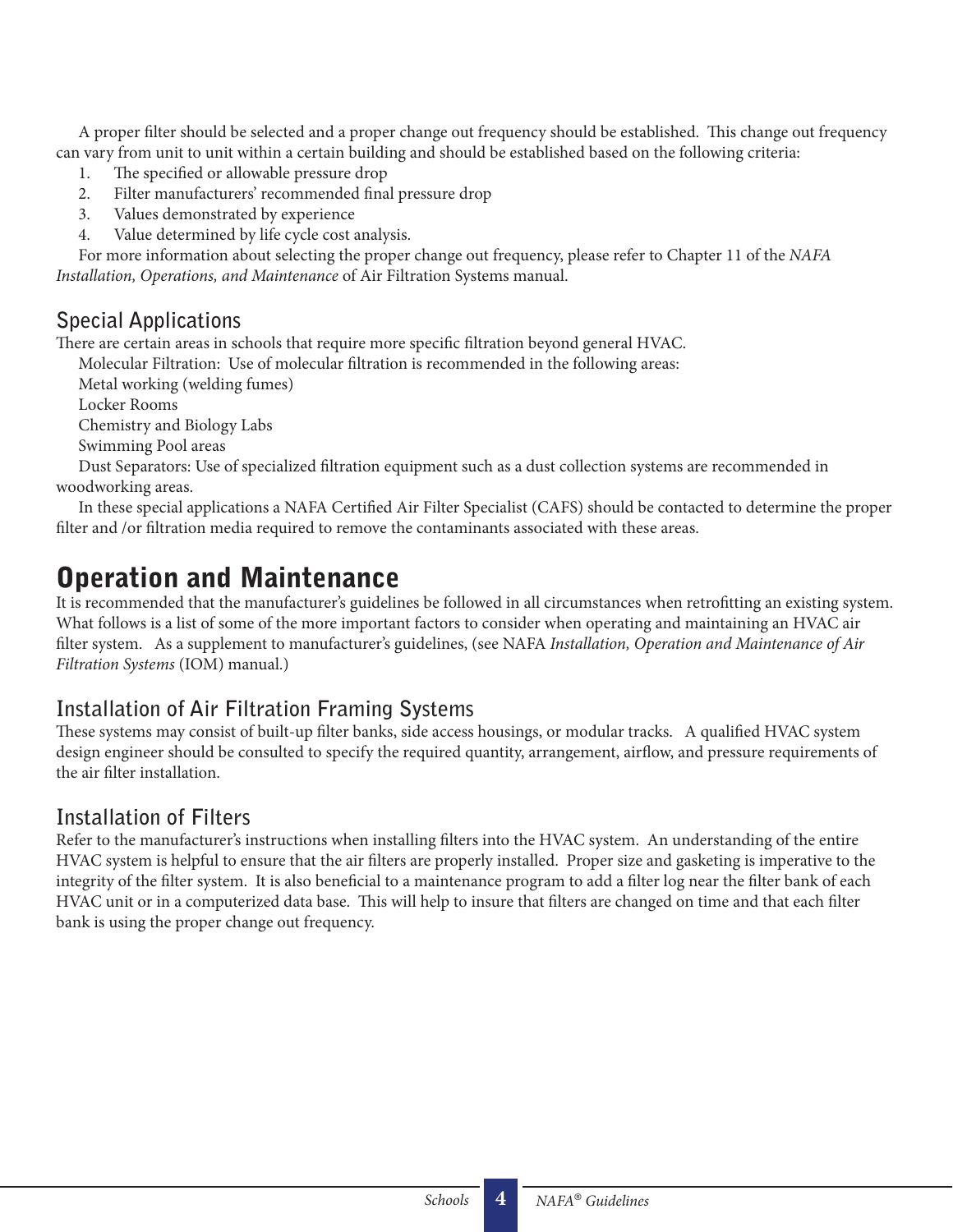# **System Integrity**

#### **Start Up**

Maintaining the HVAC system's integrity is vital to proper air filtration. After installation, the system should be checked for:

- 1. Correct size of filter frames
- 2. Fastening devices, i.e. filter holding clips
- 3. Filter gaskets on frames, doors, and filters should be checked to insure that there are no leaks or gaps
- 4. Filter frames and housing should also be properly sealed as this will prevent air bypass and maintain system pressure.

# **Maintenance**

A preventative maintenance program should be in place and should include:

1. Inspection of filter frames, fastening devices, gaskets, and ductwork.

2. Removing and replacing damaged or defective gasketing and duct insulation will keep air from bypassing the filter banks.

3. Keeping the coils and blower free from dirt and debris by regular cleaning.

In summary, good housekeeping will keep the HVAC system in proper working order and will provide the facility with air that is not only heated and cooled, but also clean.



## **Monitoring of Flow and Pressure Drop**

All filters increase the resistance to the flow of air in an HVAC system. This increase is called "pressure drop" because in a draw-through system, as the filters load and the resistance increases, the fan pressure is lower on the downstream side, hence the pressure "drop" downstream of the filters. Pressure drop can be measured with a pressure sensing device or air filter gauge such as a manometer, or magnehelic.

All HVAC units should have a pressure-sensing device installed to accurately monitor the pressure drop across the filter bank. When a filter has exceeded its useful life, based on life cycle costing, it should be replaced. Leaving a filter in place after this point may increase operational and energy costs and could damage the HVAC system components.

Most molecular (gaseous removal contaminates) filters will not increase in pressure drop over time, especially with proper pre-filtration. Some particulate media when impregnated with sorbent could increase in pressure drop, however, it is not indicative of service life of the sorbent. Service life of a molecular filter is a function of types and concentration of contaminants, and filter design. Most manufacturers offer testing services to determine remaining filter service life. It is important to note that as the media life decreases, so does the efficiency of the molecular filter. Molecular filters are often recommended for change out before media is 100% spent.

## **Disposal**

Filters should be disposed of in accordance with all local, state, and federal regulations.

# Summary

There are many contributing factors involved in the degree of filtration needed in schools. These recommendations are given based on the ideal filtration to protect HVAC equipment and improve the health of students and faculty in the school system. MERV 13 filters are capable of protecting HVAC equipment and will remove target respirable particulates, which could cause illness, and should reduce overall school absenteeism.

In order to maintain the degree of filtration needed, an active maintenance program is essential. Problems arising from poor filter maintenance can cause HVAC breakdowns and a decrease in overall indoor air quality.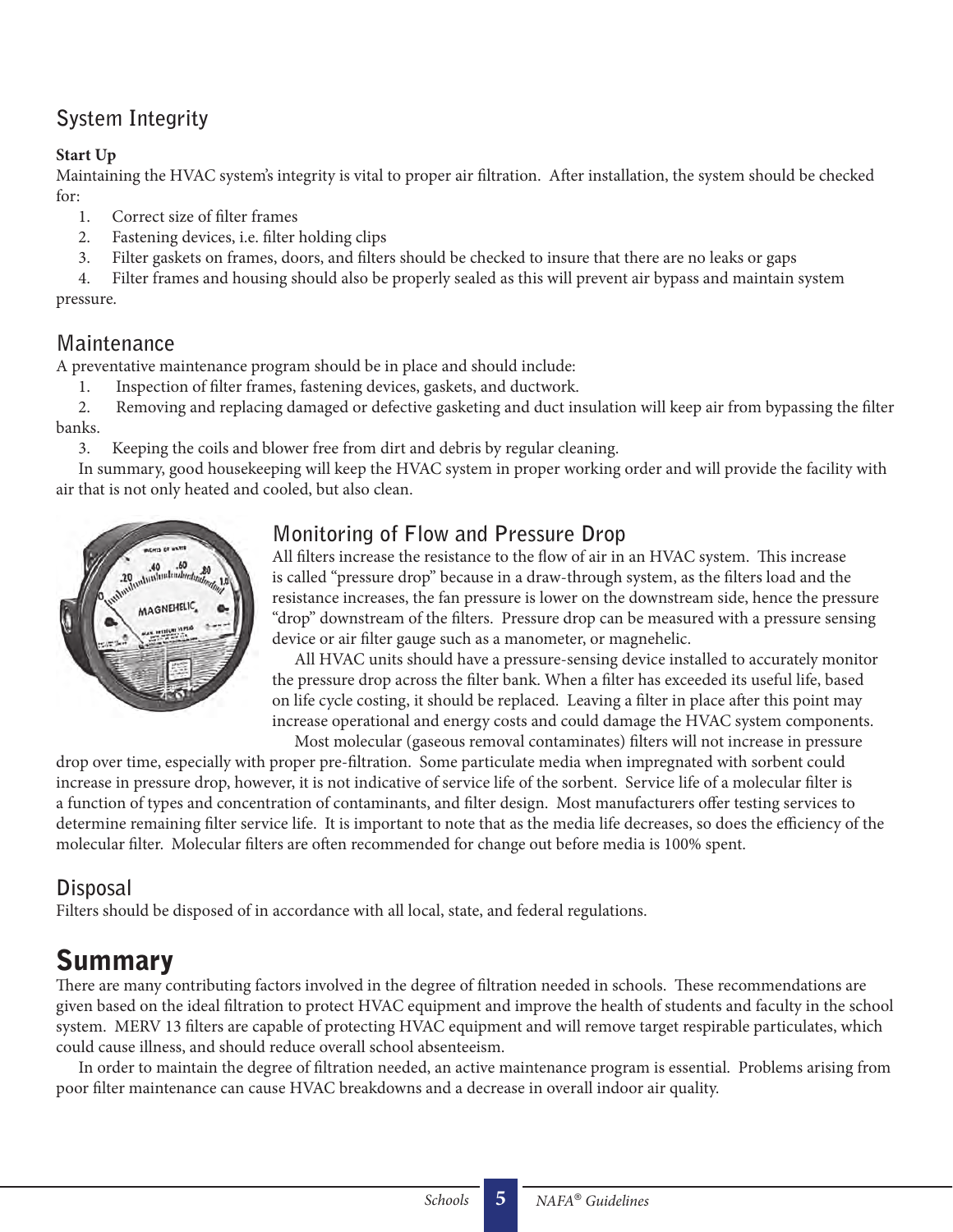# **Glossary**

*Air Filter/Air Cleaning:* A device used for the removal of particulate or gaseous impurities from the air.

*ANSI:* American National Standards Institute – As the voice of the U.S. standards and conformity assessment system, ANSI empowers its members and constituents to strengthen the U.S. marketplace position in the global economy while helping to assure the safety and health of consumers and the protection of the environment.

*ASHRAE:* American Society of Heating, Refrigerating and Air Conditioning Engineers. ASHRAE is an international organization that sets standards and guidelines for the heating, ventilating, air conditioning, and refrigeration industry.

*CAFS:* Certified Air Filter Specialist accreditation granted by NAFA® to those who pass the national exam on air filtration.

*cfm:* Cubic feet per minute; a volumetric measurement used to size fans and duct work.

*HVAC:* Heating, Ventilating & Air Conditioning

*IAQ:* Indoor air quality describes the quality of air supplied to an interior space. The goal of IAQ is to provide air that is clean and healthy to building occupants.

*Life Cycle Costing (LCC):* The investigation and valuation of the environmental impacts of air filters.

*MERV:* Minimum Efficiency Reporting Value refers to the lowest efficiency of a filter when tested in accordance with ANSI/ASHRAE Standard 52.2 2012.

*NAFA®:* registered acronym for the National Air Filtration Association, the trade association for air filter manufacturers and distributors, worldwide.

*Pressure Drop:* Describes the drop in static pressure of the air from the upstream side of a filter to the downstream side.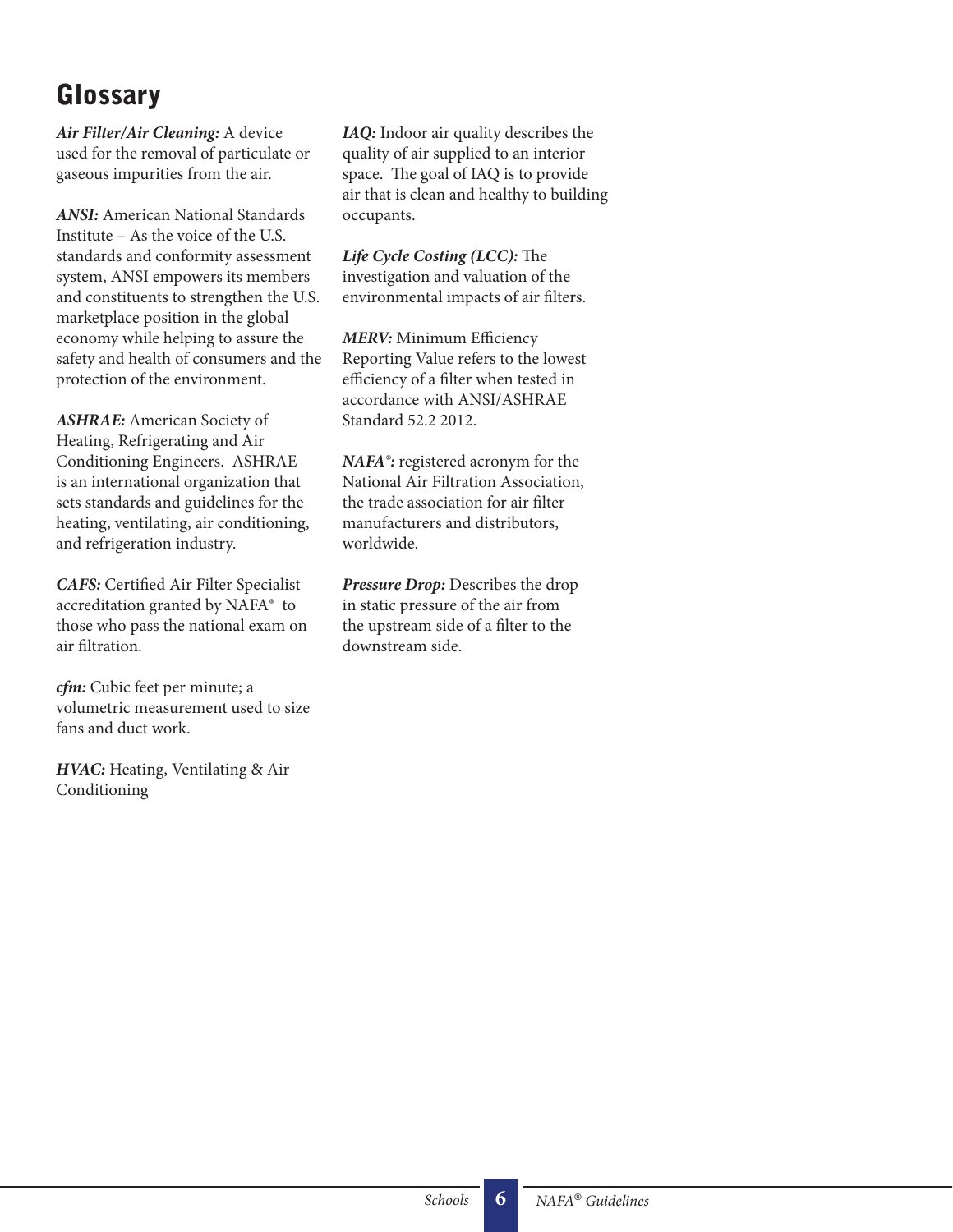# Bibliography

*U.S. Environmental Protection Agency, IAQ Design Tools for Schools, Heating, Ventilation and Air-Conditioning (HVAC) Systems*. http://www.epa.gov/iaq/ schooldesign/hvac.html

*EPA Tools for Schools Program – IAQ Design for Schools – Heating, Ventilation and Air-Conditioning Systems*. http://www.epa.gov/iaq/schooldesign/hvac. html#Filter Efficiency

*ASHRAE Position Document on Airborne Infectious Diseases*, 2009